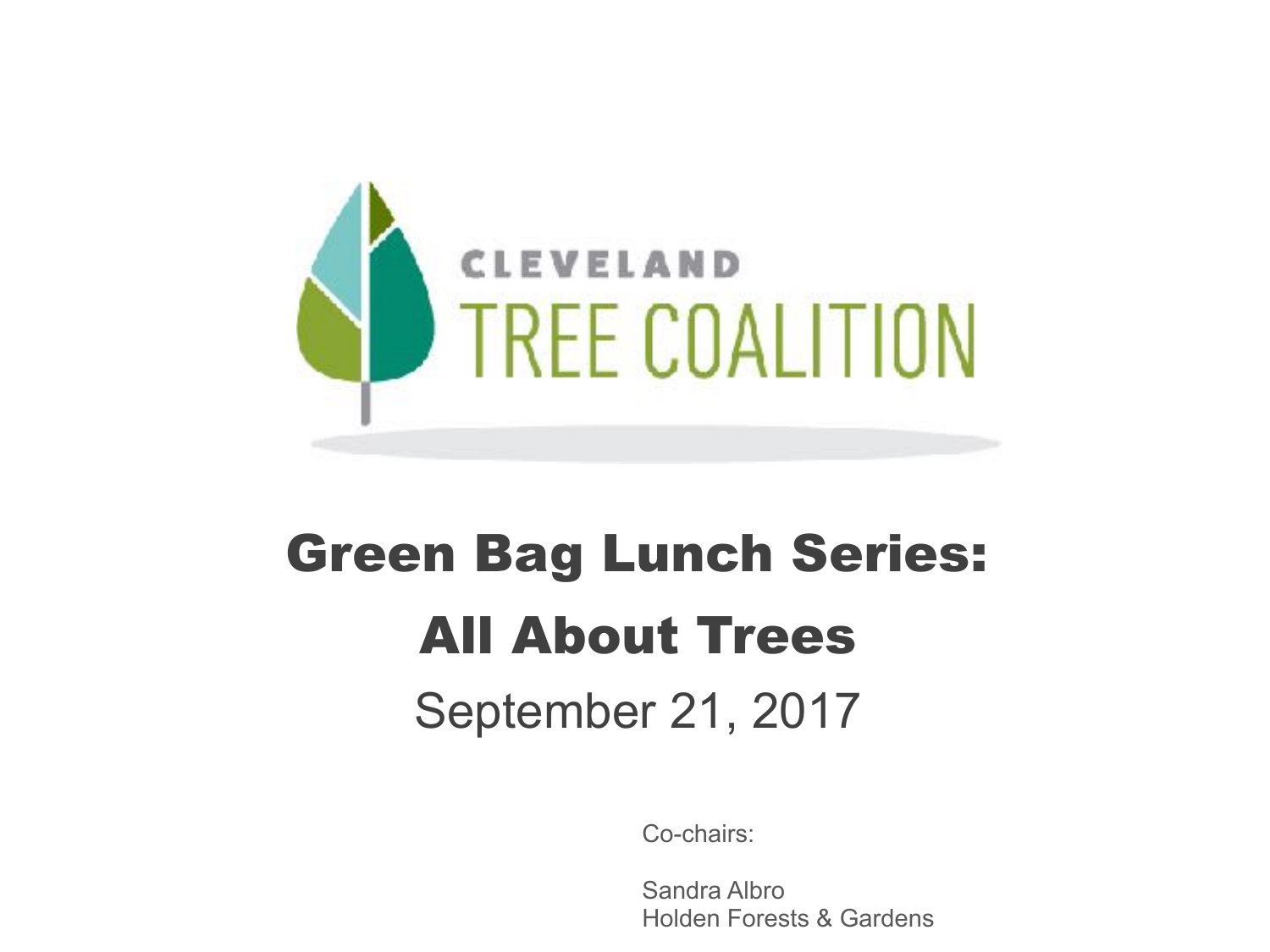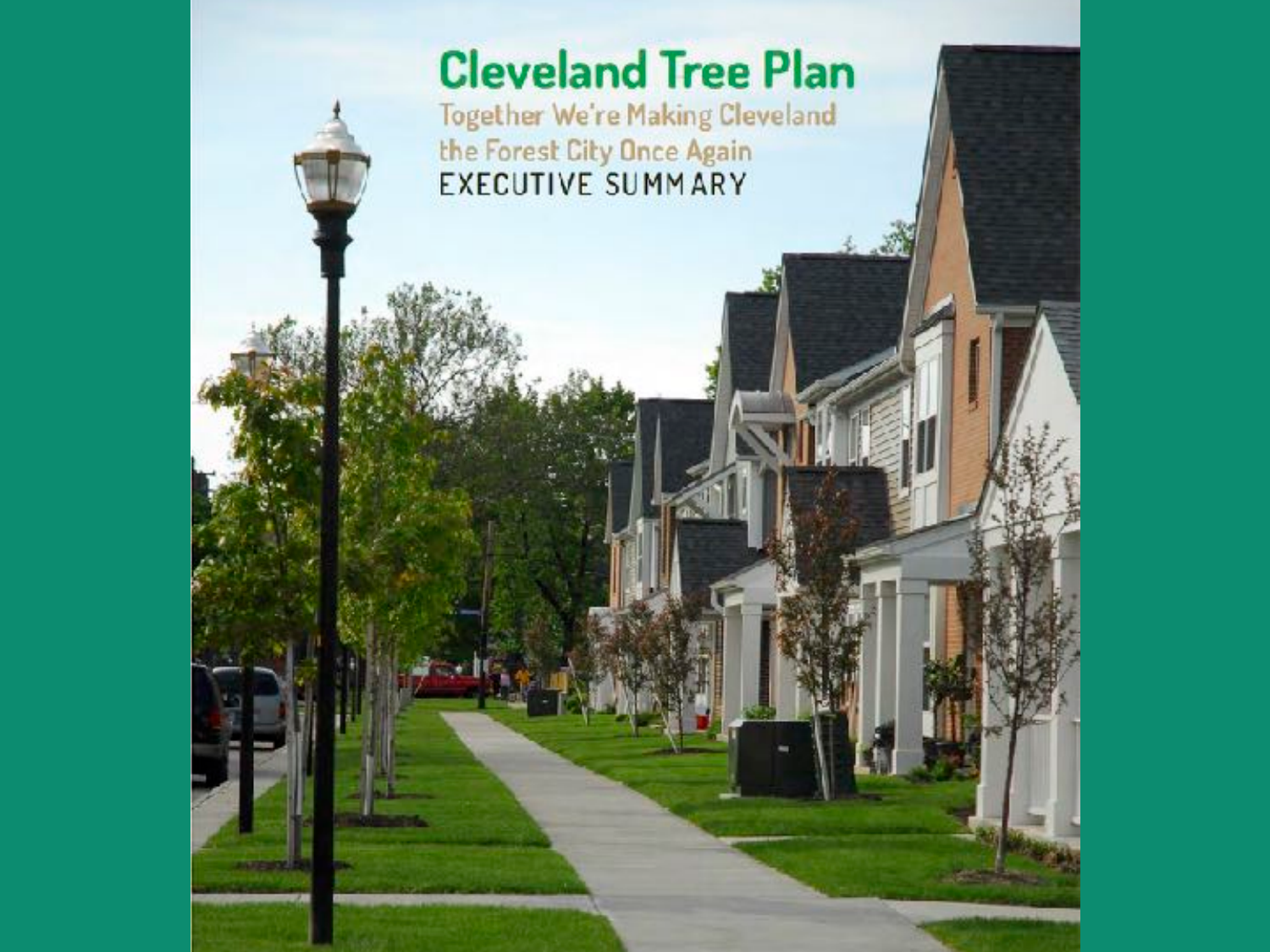## CLEVELAND TREE PLAN



- Published in 2013
- Average 19% tree canopy citywide
	- $-4\% 39\%$
	- not distributed equitably

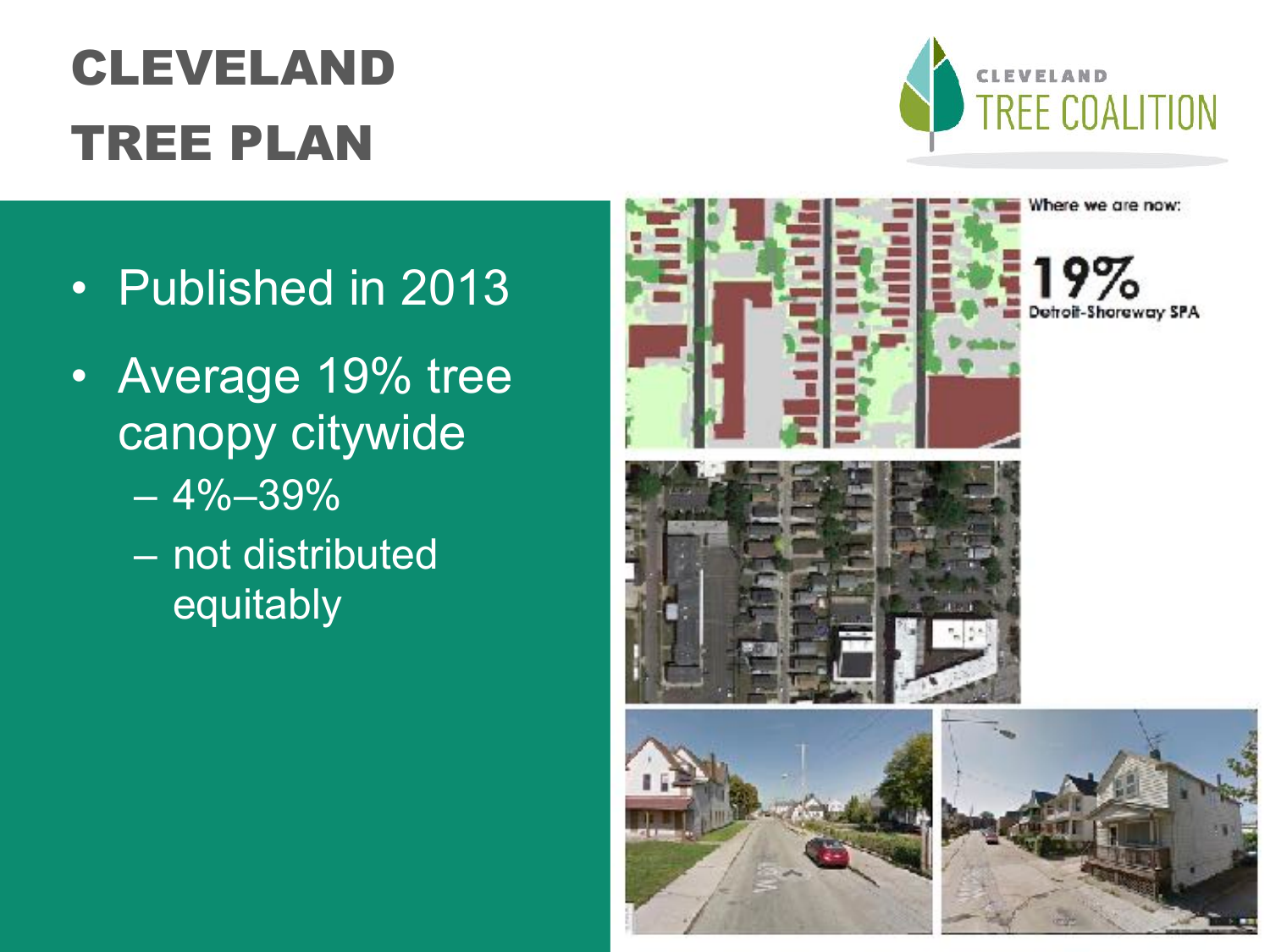## CLEVELAND TREE PLAN



#### **ACTIONS**

- **1. Formalize Partnerships**
- 2. Outreach and Education
- 3. Funding Plan
- 4. Tree Inventory
- 5. Management Plan
- 6. Operational Review
- **7. Canopy Goal**
- 8. Policy Changes
- **9. Plant with a Purpose**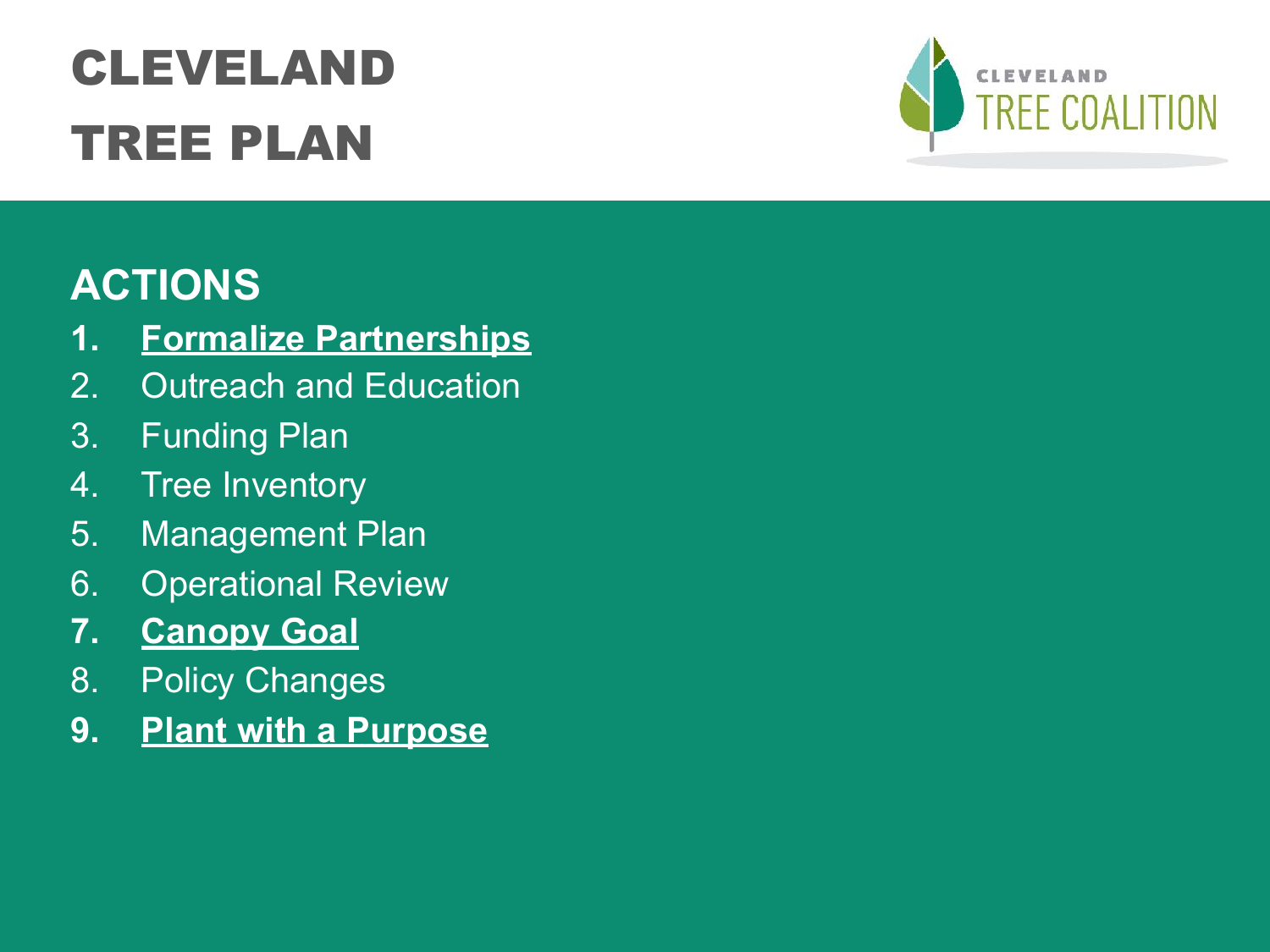### CLEVELAND TREE COALITION



- Work collaboratively on policies, programs and engagement to rebuild tree canopy
- 30+ organizations

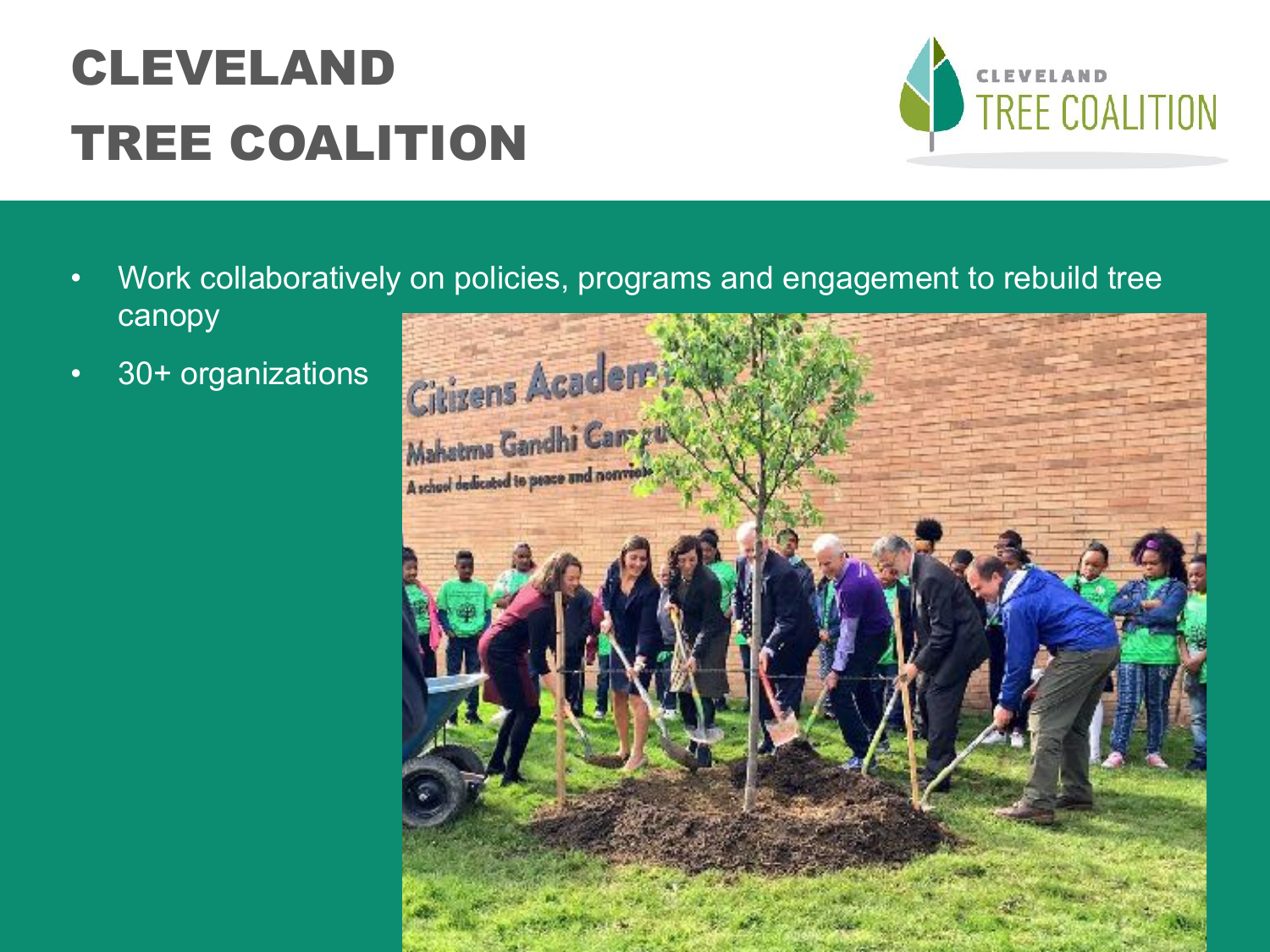### CLEVELAND TREE COALITION

#### **MEMBERS**

- o AECOM
- o Alliance for the Great Lakes
- o American Forests
- o Campus District
- o Cleveland Clinic
- o Cleveland City Planning
- o Cleveland Division of Forestry
- o Cleveland Metroparks
- o Cleveland Metropolitan Housing Authority
- o Cleveland Museum of Natural History
- o Cleveland Neighborhood Progress
- o Cleveland State University
- o Cuyahoga County Land Bank
- o Cuyahoga River Restoration
- o Cuyahoga Soil and Water Conservation **District**
- o Davey Resource Group
- o Dominion
- o Forest City Realty Trust
- o Holden Forests & Gardens
- o KeyBank
- o Lakeview Cemetery
- o LAND Studio
- o Mayor's Office of Sustainability
- o Mayor's Office of Capital Projects
- o Northeast Ohio Areawide Coordinating **Agency**
- o Northeast Ohio Regional Sewer District
- o Ohio Department of Natural Resources
- o Ohio Landscape Association
- o PwC
- o University Hospitals
- o West Creek Conservancy
- o Western Reserve Eco Network
- o Western Reserve Land Conservancy

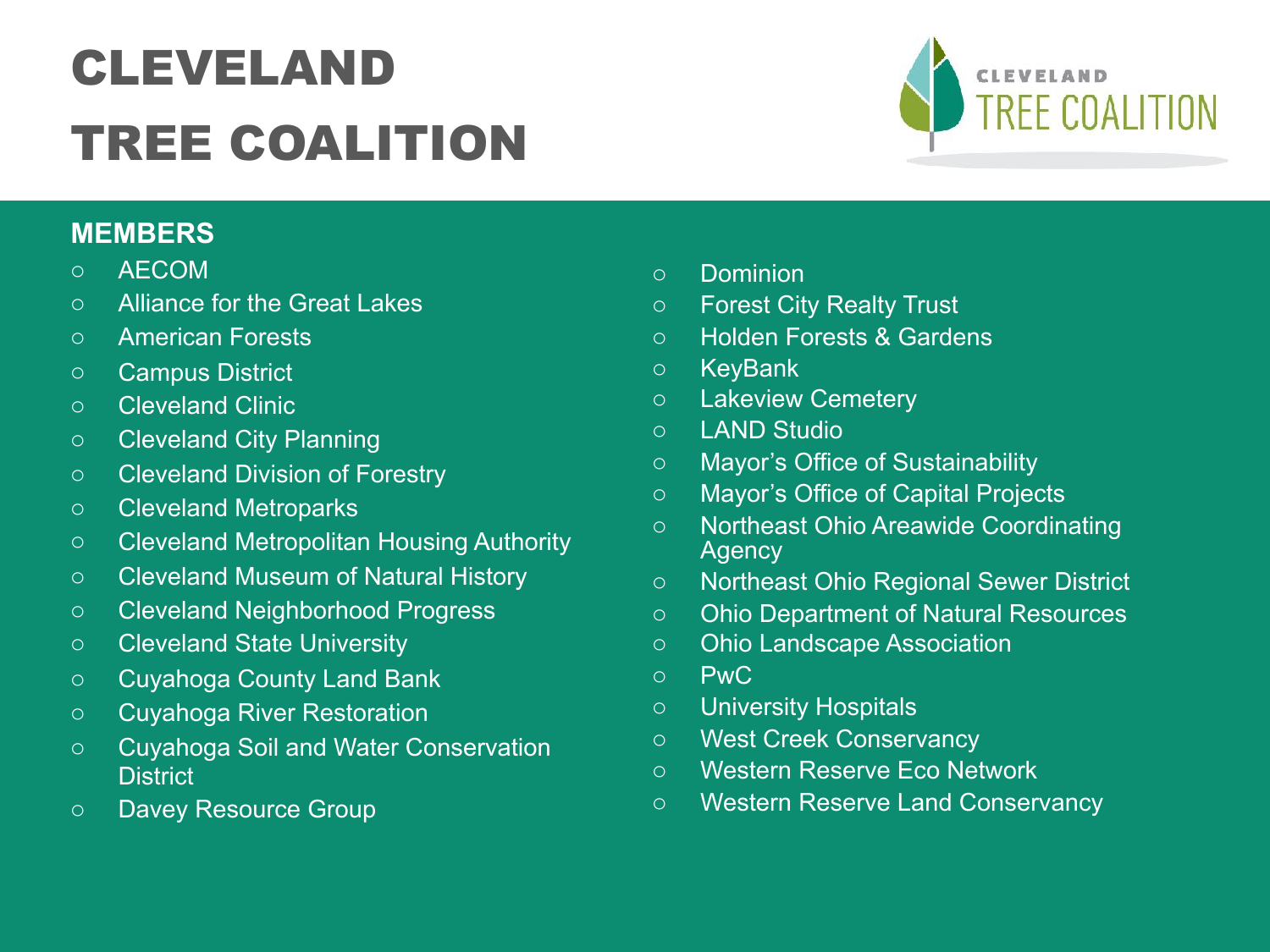### CLEVELAND CANOPY GOAL



- Tree experts from several organizations with sign-off by Coalition
- 30% tree canopy by 2040 (planted by 2030)
- 50,000 trees by 2020
	- City of Cleveland: 5,000 trees by 2020
- Stretch goal: 40%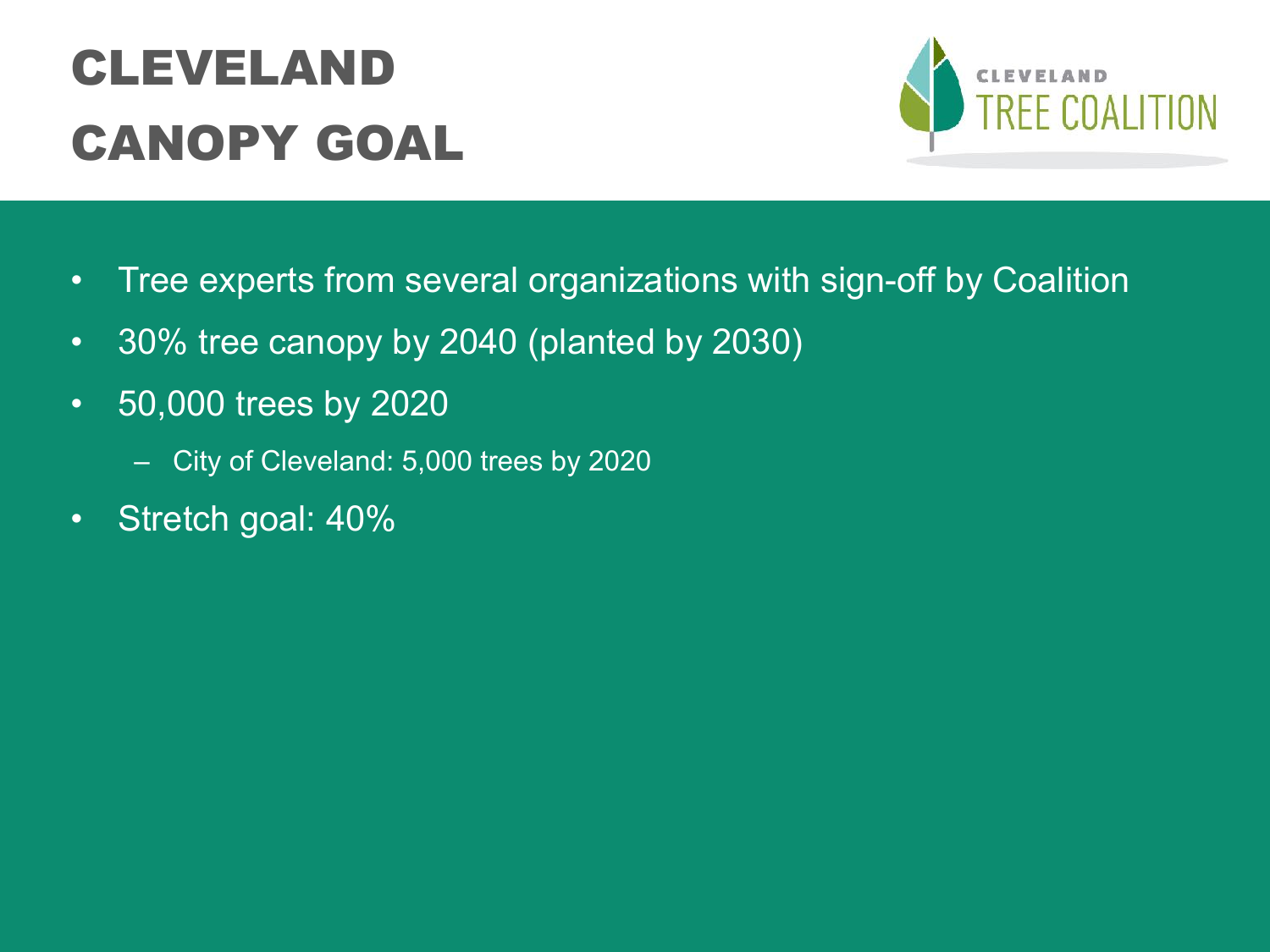

*Credit: CSU Center for Community Planning and Development using information from the Cleveland Tree Plan, the Cuyahoga County Greenprint and Google Streetview*

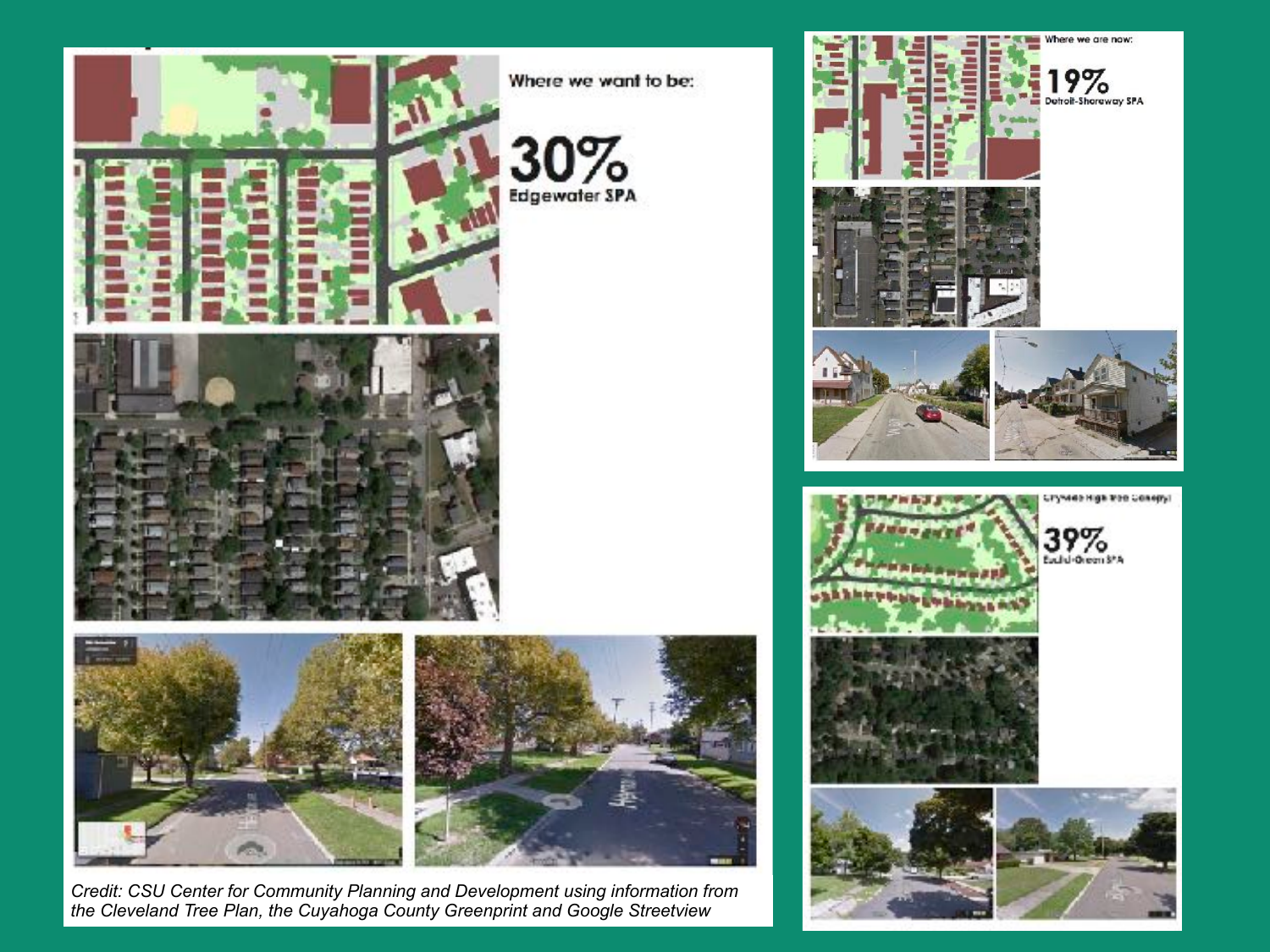## CLEVELAND TREE PLAN



#### **TREE BENEFITS**

#### o *Trees improve public health and safety:*

- o improve oxygen
- o reduce asthma and other respiratory issues
- o reduce violence in neighborhoods as tree canopy increases

#### o *Trees add economic value to residential properties and businesses:*

- $\circ$  cut summer energy costs for cooling by up to 20%
- o increases business traffic in commercial districts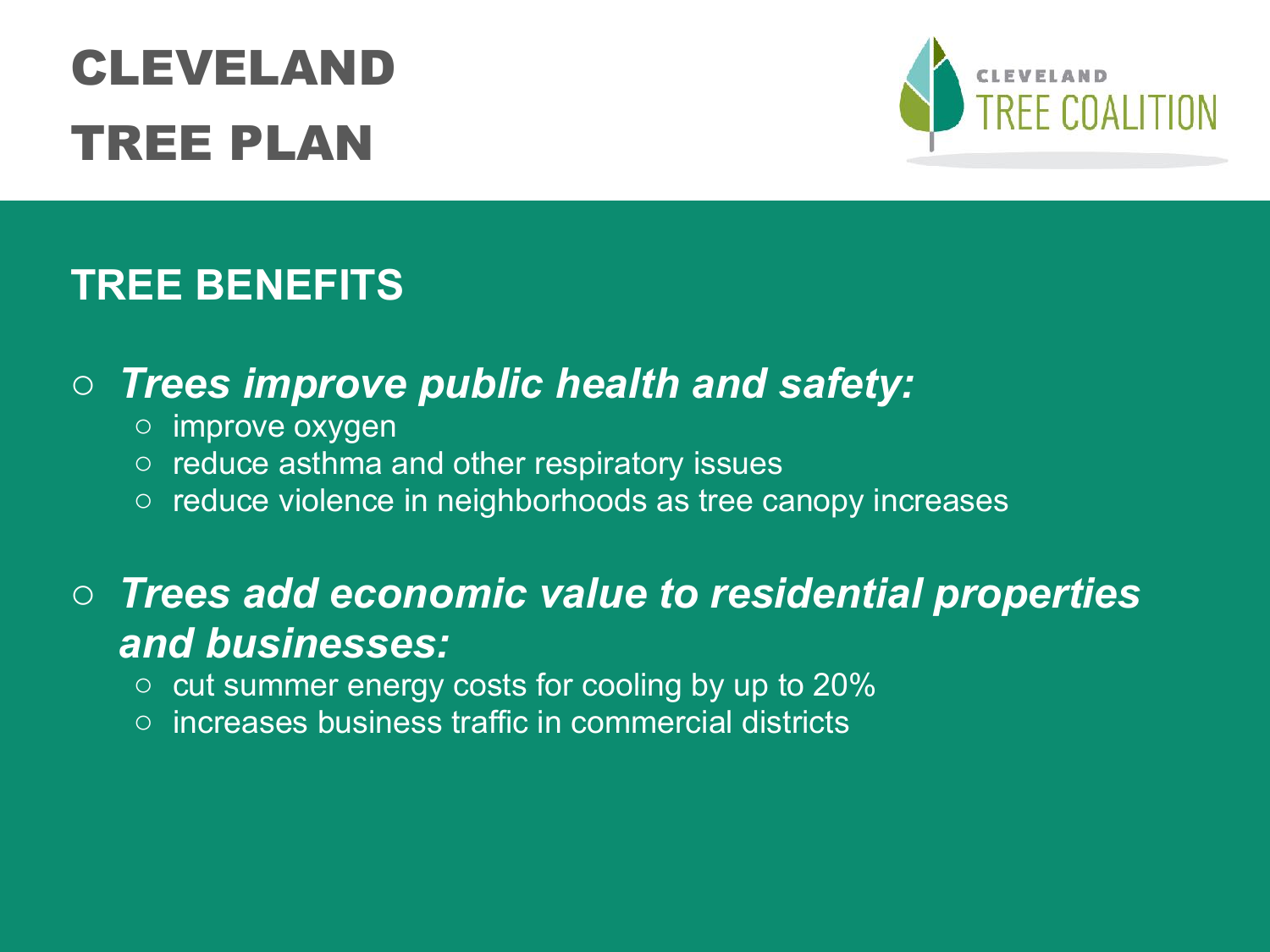## CLEVELAND TREE PLAN

This is a nice slide, not sure where or if it fits.

#### **TREE BE**

#### o *Trees improvement:*  $\rho$

- o slow stormwater
- o reduce pollutants
- o absorb carbon dioxide
- o store carbon

#### o *Trees are critical for non-human animals:*

- $\circ$  increase urban wildlife habitat
- $\circ$  part of many kinds of conservation efforts

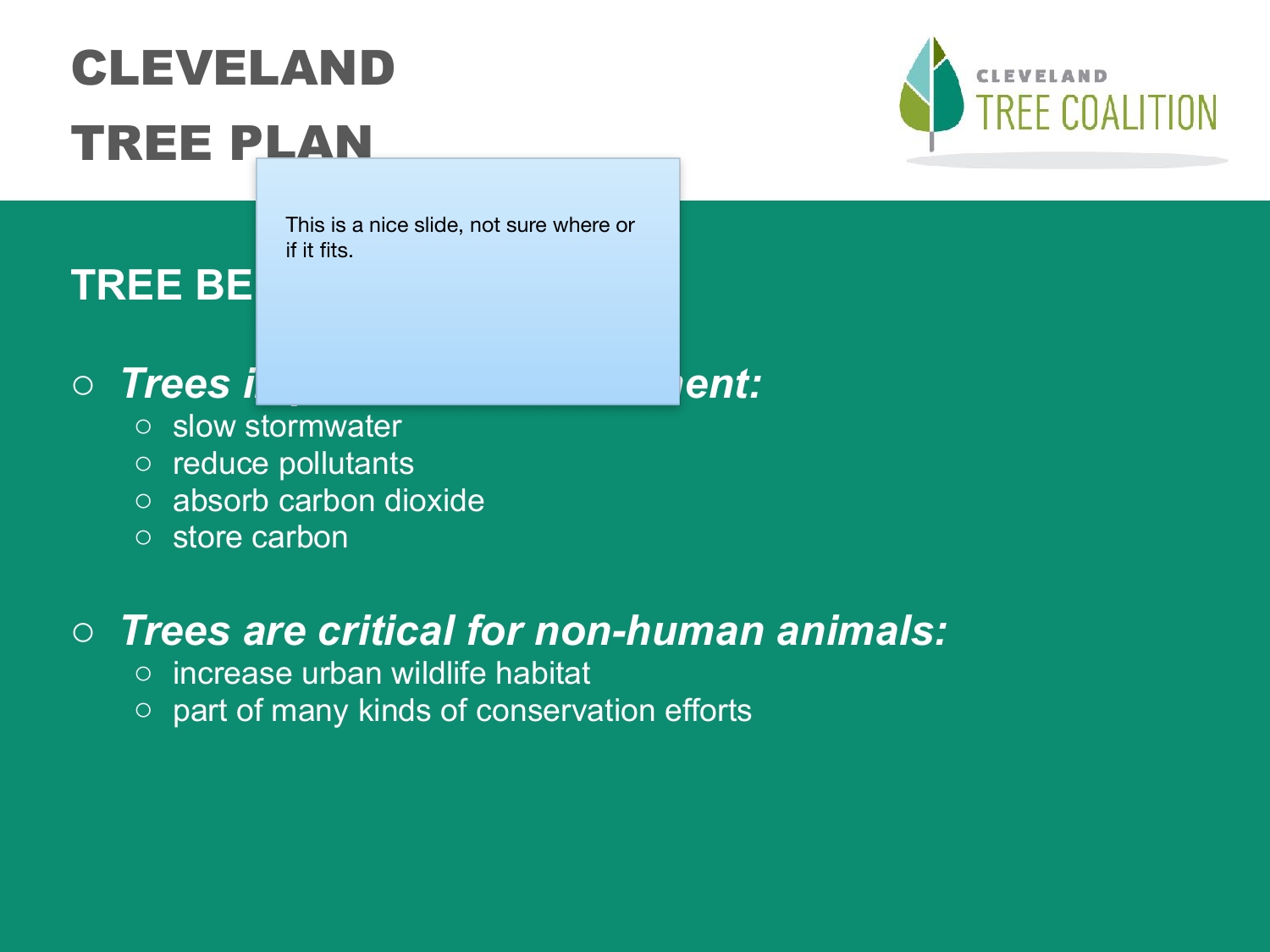### GET INVOLVED!



- Encourage your organizations to join the Coalition
- Commit to planting trees in your own yard
- Advocate for protecting and increasing tree canopy in your neighborhood
- Learn to be a tree steward
- *delectrees*